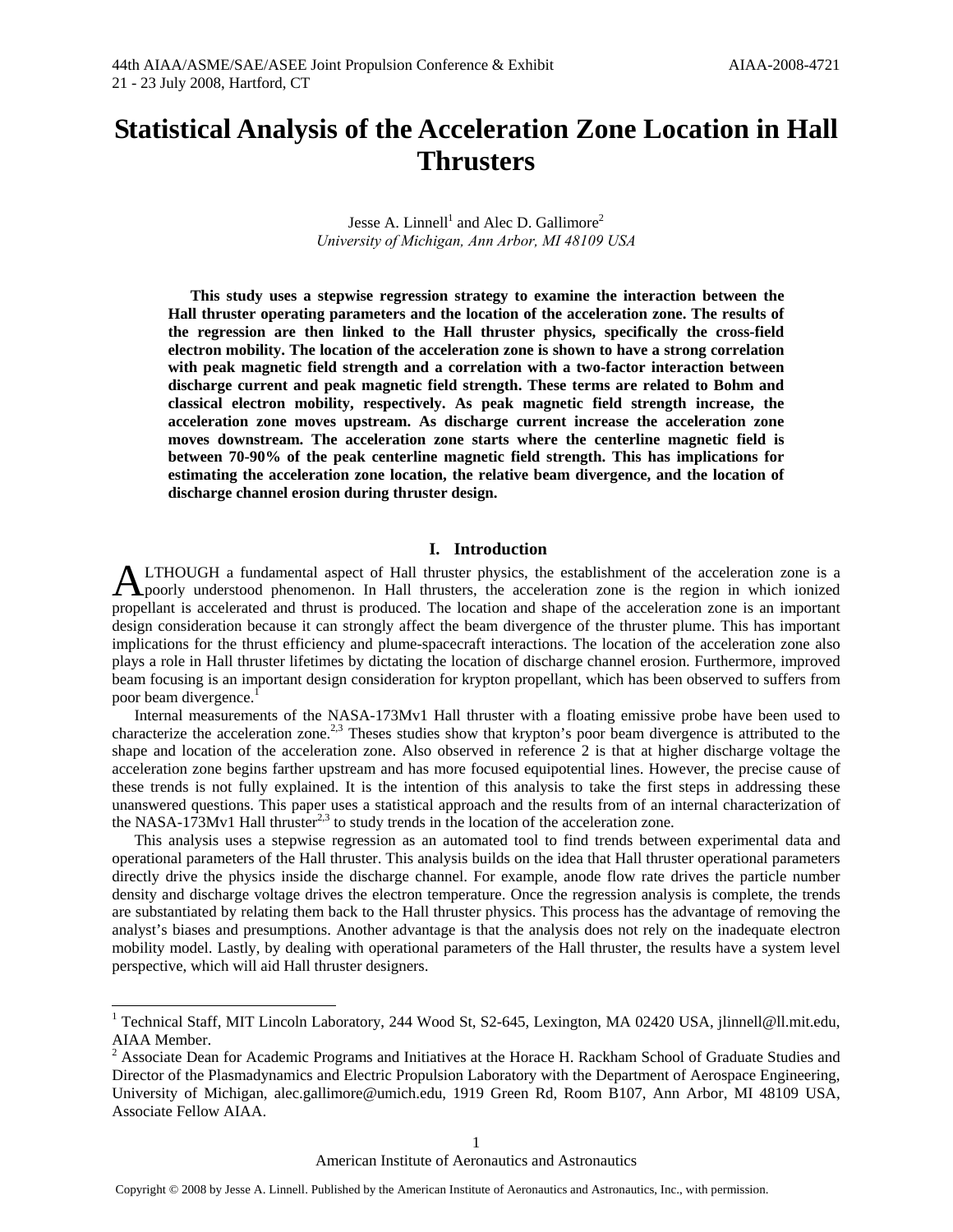The goal of this analysis is not to propose a new model for electron mobility physics nor is it meant to develop a statistical method. The goals of this paper are to present a novel and simple approach to a difficult engineering problem and to find general rules of thumb that can be used by Hall thruster designers. This analysis identifies large scale trends in these data and is meant to represent the first step in a larger analysis effort.

#### **A. Hall Thruster Physics**

Experimental data are taken with the NASA-173Mv1, which is discussed in detail in other papers and will not be covered here.<sup>4,5</sup> A notional cross-sectional cut of a Hall thruster discharge channel is shown in Fig. 1. There are perpendicular electric and magnetic fields resulting in an azimuthal electron current. The magnetic field is weak near the anode then increases and peaks near the exit of the discharge channel. The plasma potential is fairly flat in the upstream region of the discharge channel until it reaches the region of peak magnetic field strength at which point the plasma potential drops rapidly. This region has a strong axial electric field and is known as the acceleration zone.

As shown by Fig. 1, the magnetic field lines have a concave shape and are approximately symmetric about the centerline of the channel. The magnetic field curvature is higher in the upstream portion of the discharge channel. This field line curvature is referred to as a plasma lens and is shown to be beneficial to Hall thruster performance.1,4,5 Beam focusing is improved because to the first order, the equipotential lines follow the magnetic field lines. This has long been suggested $6,7$ and has been experimentally verified in Hall thrusters.<sup>2,3</sup> This finding is important to Hall thruster designers, but the precise location of the acceleration zone is still unresolved. This study focuses on the location of the acceleration zone and sheds light on this missing piece of information.

To study the acceleration zone one must focus on the electron current density perpendicular to the magnetic field lines. The 1-D Ohm's Law is shown in Eq. (1). In Eq. (1),  $j_e$  is the axial electron current,  $n_e$  is the electron number density,  $k_B$  is the Boltzmann constant,  $T_e$  is the electron temperature, *e* is the elementary electron charge, and  $\mu$  is the cross-field electron mobility. The cross-field mobility is the main factor determining the electric field. For this reason, operational parameters that affect the cross-field electron mobility are expected to have the largest effect on the location of the acceleration zone.



**Figure 1. Notional Hall Thruster Discharge Channel** 

$$
j_{e\perp} = \mu \big(e n_e E_\perp + k_B \nabla_\perp n_e T_e\big) \tag{1}
$$

Traditionally, the cross-field mobility is modeled as a combination of three components: Bohm, classical, and near-wall conductivity. Bohm type mobility, shown in Eq. (2), stems from the turbulent fluctuations in the electric field and plasma density. The variable  $\alpha$  is a constant and typically ranges from  $10^{-2}$ -1/16.<sup>8-10</sup> Classical mobility, shown in Eq. (3), occurs when an electron experiences a momentum transfer collision with a heavy particle and undergoes a random-walk process across the magnetic field lines. In Eq.  $(3)$ ,  $m_e$  is electron mass, *B* is the magnetic field strength, and  $v_m$  is the electron-heavy particle collision rate and is defined in Eq. (4). In Eq. (4),  $V_e$  is the electron velocity,  $n_i$  is the ion number density,  $n_n$  is the neutral number density,  $Q_{ei}$  is the electron-ion collision cross section, and *Qen* is the electron-neutral collision cross section. Near-wall conductivity proposes that electron collisions with the walls enhance electron cross-field mobility and in this way the walls act as a macro-particle. This because to the first order, the equipotential lines follow<br>
the magnetic field lines. This has long been suggested of model<br>
that finding is important to Hall thruster designents, but<br>
the precise location of the accelera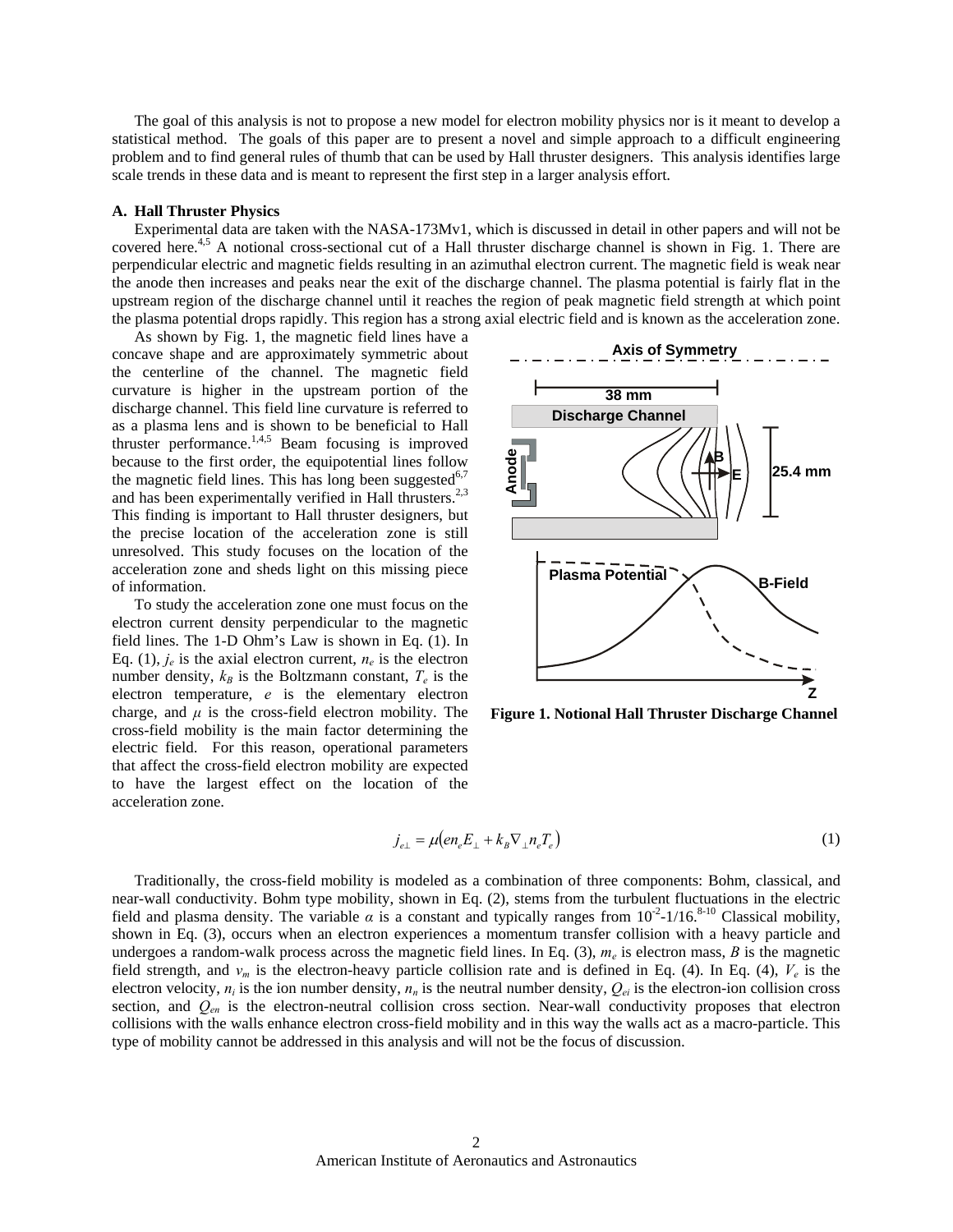$$
\mu_B = \frac{1}{\alpha B} \tag{2}
$$

$$
\mu_c \approx \frac{m_e v_m}{e B^2} \tag{3}
$$

$$
V_m = n_i \langle Q_{ei} V_e \rangle + n_n \langle Q_{en} V_e \rangle \tag{4}
$$

Several of the variables shown in Eq. (1) can be related back to the operating conditions of the thruster. Discharge voltage acts to increase electron temperature and the strength of the electric field. Anode flow rate acts to increase the plasma density and the electron-heavy particle collision frequency. The strength of the magnetic field is of particular importance because it drives both the Bohm and classical mobility models. Other factors such as discharge current oscillations, plasma-wall interactions, propellant type, discharge channel dimensions, and magnetic field shape also have important effects on the axial electron current.

Although these electron transport phenomena are accepted by the modeling community, the existing transport models are flawed and only produce reasonable results with liberal manipulation from the modeler. For this reason, this analysis will try to separate itself from the flawed electron transport model and approach the problem from a different angle.

## **B. Regression Analysis**

This analysis uses a stepwise regression $11,12$  and is conducted using the stepwise regression function in the MATLAB statistics toolbox. Stepwise regression is a multiple regression technique where input variables are iteratively added or removed based on their statistical significance. Statistical significance is determined by the Pvalue, which is calculated for all variables in each iterative step. If the P-value meets a critical value, the variable is added or removed from the model. The critical value for addition is P-value<0.03 and the critical value for removal is P-value>0.1. Stepping is terminated when no variables meet the entry or removal criteria. The error in the response variable is assumed to be homoscedastic. For this analysis, the input variables are the operational parameters of the Hall thruster and a simple characterization of the magnetic field. The response variables are the experimentally measured features of the acceleration zone.

This type of analysis is often considered controversial because it removes the human element from the regression analysis. For this reason, the results must be validated by relating them to accepted Hall thruster physics (Eqs. (1)- (4)). A common complication with this type of analysis is the effect of collinearity in the data. Care must be taken when more than one input variable tends to vary together. For example, in order to optimize thruster efficiency magnetic field strength must increase with discharge voltage and anode flow rate.

This analysis includes both one-factor and two-factor interactions as input parameters. One-factor effects are those driven by a single variable (e.g. A, B, C). Two-factor interactions are used to describe the interaction between two of the one-factor variables (e.g. AB, BC, AC). Also, the text refers to a "primary factor", which is the variable that has the most statistically significant relationship with the response variable understudy. In this analysis, all one and two-factor interactions are considered and no effort is made to accept or reject the variables prior to analysis.

For this regression analysis the Hall thruster is viewed from a systems perspective and can be seen in Fig. 2. The thruster input factors, control factors, and noise factors drive the physics inside the Hall thruster. In response, the Hall thruster performance varies. The input factors are variables that are modified during the experiment. For this analysis the input factors are the thruster operation parameters. Control factors are variables that remain fixed and in this case correspond to design parameters such as dimensions and materials. Noise factors are variables out of analyst's control such as environmental and manufacturing variations.

For this analysis, operation parameters are varied and a total of 21 variables are considered. There are six onefactor interactions including: propellant type, discharge voltage  $(V_d)$ , discharge current  $(I_d)$ , trim coil current  $(I_{TC})$ , the normalized peak magnetic field strength (*Bmax*), and mass flow rate. There are also 15 two-factor interactions. Some examples of these are:  $V_dI_d$ ,  $I_dI_{TC}$ ,  $I_dP_{max}$ , etc. Variables such as the cathode potential and anode efficiency are reported, but are not used in the analysis because they are considered response variables.

Discharge current is dictated predominantly by the anode flow rate and to second order by discharge voltage and the magnet coil settings. In general, discharge current can be considered a response variable. However, as shown in Eq. (1), number density is an important value of interest. Because of krypton's smaller atomic mass it has a 25% higher velocity and accordingly a 25% lower discharge channel number density than xenon at matched volumetric flow rate. When xenon and krypton operate at the same discharge current, krypton requires approximately 25%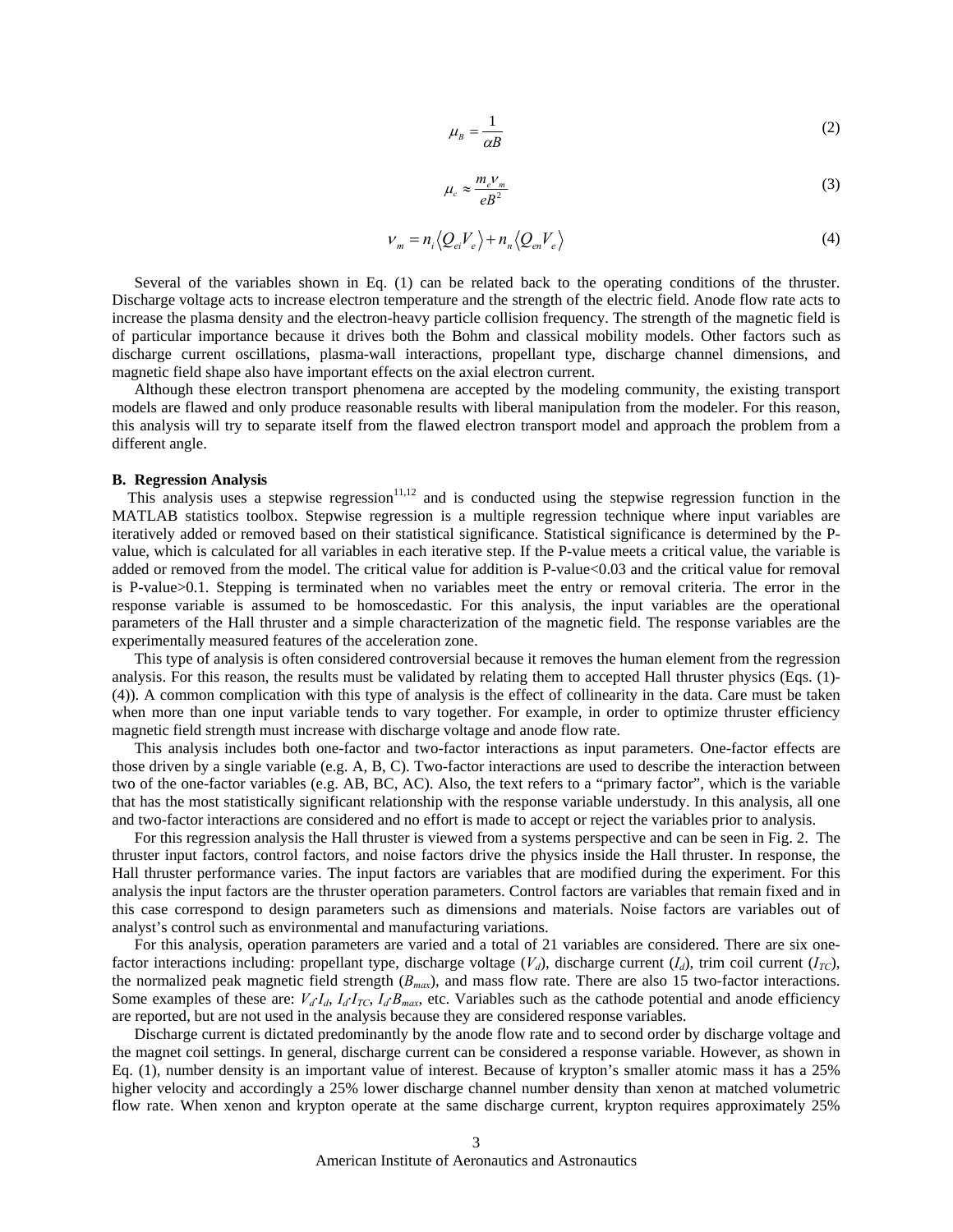larger volumetric flow rate than xenon and the heavy particle number density is conveniently well matched. For this reason, there is a particular advantage when comparing xenon and krypton operation at matched discharge current. If only xenon data points are taken, the anode flow rate would be sufficient for the regression analysis. Both values are included for completeness.



**Figure 2. Parameter Diagram of a Hall Thruster** 

The magnetic field is the most difficult parameter to characterize in simple terms. For this analysis, the magnetic field has been characterized by the peak centerline magnetic field and the trim coil current. The peak centerline magnetic field is dictated by the inner and outer coil currents and the trim coil current is used as a rough measure of the magnetic field curvature. As the trim coil current increases, so does the axial gradient in radial magnetic field and the magnetic field curvature.

These values are sufficient for characterizing the magnetic field since the same Hall thruster is used for all measurements and the magnetic field structure near the thruster exit is similar in all cases. For example, the magnetic field topology is symmetric in all cases and the location of the peak magnetic field is fixed. Near the discharge channel exit the magnetic field is shaped by the magnetic circuit, specifically the magnetic screens, the inner coil, and the outer coil. The trim coil drives the shape of the magnetic field near the anode.

Hall thruster dimensions<sup>13</sup> and materials may also have an effect on the acceleration zone location in Hall thrusters, but these trends cannot be addressed with the current analysis because only one thruster is studied. Although, the exact results of this analysis will not be identical for all thrusters, the large scale trends will be consistent.

# **II. Acceleration Zone Trends**

The operating conditions and the internal characteristics for the NASA-173Mv1 can be seen in Table I. Two types of propellant were used in this study and are represented in the regression analysis by the values of 1 and -1 for xenon and krypton, respectively. The acceleration zone start location on the centerline is measured using a floating emissive probe.<sup>2,3</sup> The acceleration zone is defined as the region where the axial electric field is greater than 15% of the peak axial electric field. The 15% threshold is used to avoid false detections of the acceleration zone boundaries because it is slightly larger than the noise in these axial electric field data. The magnetic field is modeled using the 3D magnetostatic solver Magnet 6.0 by Infolytica. The peak centerline magnetic field is normalized and reported in Table I. In accordance with International Traffic and Arms Regulations (ITAR) the magnetic field has also been normalized by an arbitrarily chosen value of *γ*. The magnetic field at the start of the acceleration zone is divided by the peak centerline magnetic field and is reported in Table I under the heading "B-Fraction at Start".

Due to the difficult nature of internal Hall thruster characterization the number of data points are limited to 14. Ideally, experimental data would be systematically varied over all operation parameters and taken for a number of different thrusters. Because of the modest data set, the regression analysis is somewhat limited and the coefficients calculated in the regression equations will be inexact. However, it is possible to identify the dominant variables that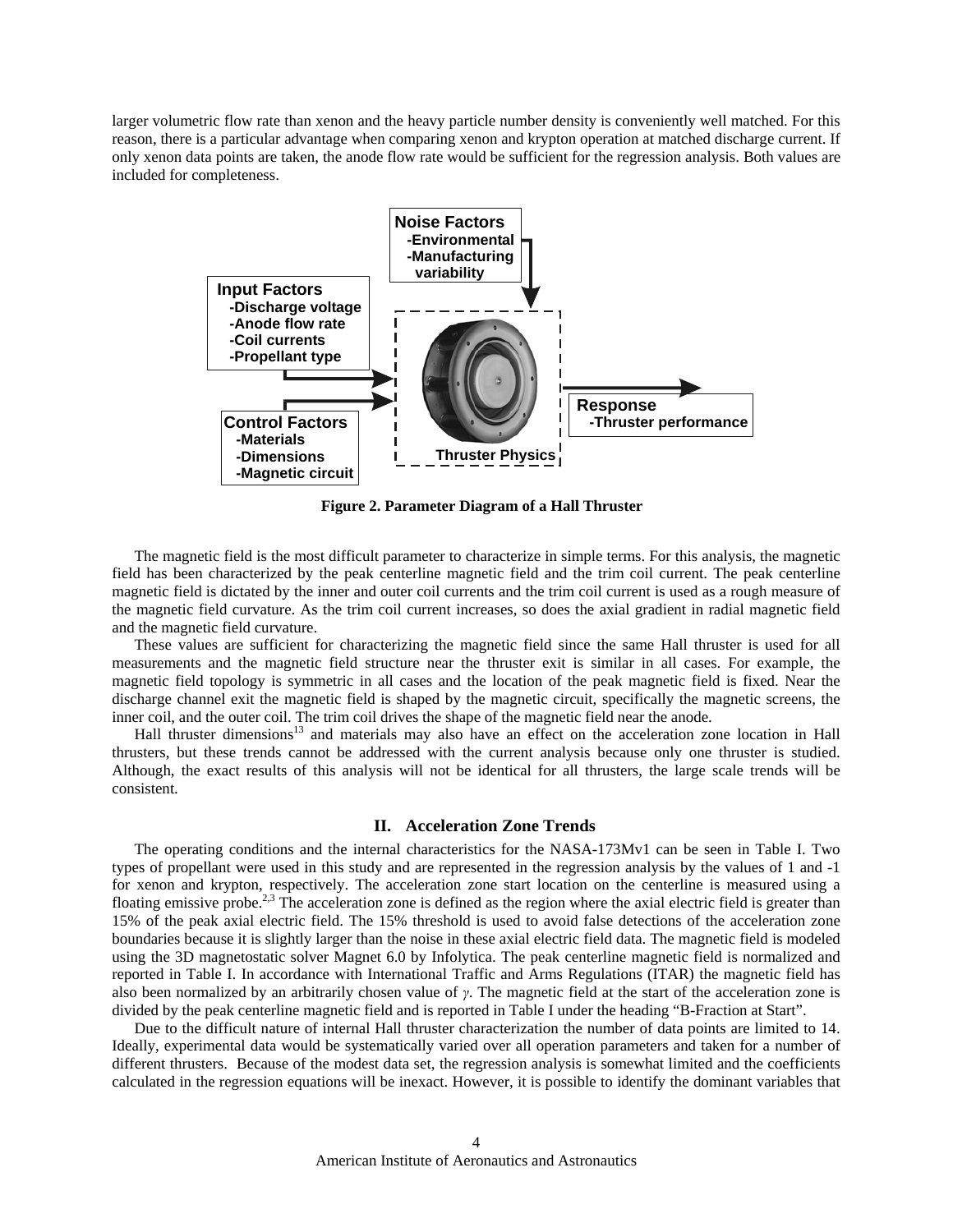define the location of the acceleration zone. This analysis represents the first step in an analysis effort and should successfully identify the large scale trends for design of future experiments.

| Table I. Data I unto II un the Internal Han Thruster Investigation |         |                         |       |       |         |       |            |              |              |           |                   |
|--------------------------------------------------------------------|---------|-------------------------|-------|-------|---------|-------|------------|--------------|--------------|-----------|-------------------|
|                                                                    | Cathode | $V_d$                   |       | Anode | Anode   | Inner | Outer Trim |              | Normalized   | Accel.    | <b>B-Fraction</b> |
| Propellant Potential,                                              |         | $\overline{\mathsf{V}}$ | $I_d$ | Flow, | Effic., | Coil, | Coil,      | Coil,        | Peak B-field | Zone      |                   |
|                                                                    | V       |                         | A     | mg/s  | $\%$    | A     | A          | A            |              | Start, mm | at Start          |
| Xe                                                                 | $-10.5$ | 300                     | 9.17  | 10    | 57.9    | 1.89  | 2.21       | $\Omega$     | 1.11         | 35.2      | 0.91              |
| Xe                                                                 | $-11.5$ | 500                     | 9.35  | 10    | 61.6    | 2.9   | 2.67       | $\mathbf{0}$ | 1.52         | 30.8      | 0.74              |
| Xe                                                                 | $-11.4$ | 600                     | 9.55  | 10    | 60.9    | 2.73  | 2.72       | $\mathbf{0}$ | 1.48         | 32.7      | 0.82              |
| Xe                                                                 | $-10.9$ | 300                     | 8.95  | 10    | 61.2    | 1.88  | 2.21       | $-0.51$      | 1.04         | 34.15     | 0.85              |
| Xe                                                                 | $-11.7$ | 500                     | 9.27  | 10    | 66.1    | 2.9   | 2.87       | $-0.87$      | 1.45         | 31.4      | 0.72              |
| Xe                                                                 | $-12.3$ | 600                     | 9.59  | 10    | 64.8    | 3.17  | 3.42       | $-1.08$      | 1.64         | 32        | 0.74              |
| Kr                                                                 | $-14.8$ | 500                     | 7.78  | 6.38  | 47.7    | 1.57  | 2.16       | $\mathbf{0}$ | 1.01         | 33.7      | 0.86              |
| Kr                                                                 |         | 500                     | 9.39  | 7.35  | 49.9    | 1.79  | 2.18       | $\Omega$     | 1.08         | 35.05     | 0.90              |
| Kr                                                                 | $-14.8$ | 600                     | 7.84  | 6.38  | 53.5    | 1.65  | 2.26       | $\mathbf{0}$ | 1.08         | 32.8      | 0.83              |
| Kr                                                                 | $-13.3$ | 600                     | 9.55  | 7.36  | 51.4    | 1.98  | 2.18       | $\mathbf{0}$ | 1.13         | 34.65     | 0.89              |
| Kr                                                                 | $-14.2$ | 500                     | 7.54  | 6.38  | 51.6    | 1.57  | 2.17       | $-0.41$      | 0.95         | 34.55     | 0.87              |
| Kr                                                                 | $-14.4$ | 500                     | 9.27  | 7.77  | 57.2    | 1.79  | 2.27       | $-0.43$      | 1.04         | 34.8      | 0.88              |
| Kr                                                                 | $-14.6$ | 600                     | 7.49  | 6.38  | 57.9    | 1.65  | 2.26       | $-0.19$      | 1.03         | 34.3      | 0.87              |
| Kr                                                                 | $-13.3$ | 600                     | 9.59  | 7.8   | 56.1    | 1.98  | 2.18       | $-0.46$      | 1.07         | 37.15     | 0.91              |

**Table I. Data Points from the Internal Hall Thruster Investigation** 

#### **A. Acceleration Zone Location Regression Analysis**

The response variable in this section is acceleration zone start location. The equations resulting from the stepwise regression appear below. The regression equation using only the primary variable (normalized peak magnetic field) is given in Eq. (5), the regression equation including all statistically significant one-factor interactions is given in Eq. (6), and the regression equation including all statistically significant one and two-factor interaction is given in Eq. (7). In these equations, *Zaccel* is the location of the acceleration zone start and *a*-*c* are coefficients determined by the multiple regression analysis. The *a*, *b*, and *c* coefficients are given with the corresponding 95% confidence intervals (CI). Statistical results for the stepwise regression are shown in Table II. The experimental results and regression equations can be seen in Fig. 3 plotted against the primary variable.

$$
Z_{\text{Accel}} = a \frac{B_{\text{max}}}{\gamma} + c
$$
  
\n
$$
a = -5.51, \quad 95\% \ CI: -8.62 \ to -2.41
$$
  
\n
$$
c = 40.34, \quad 95\% \ CI: 36.60 \ to \ 44.09
$$
\n(5)

$$
Z_{\text{Accel}} = a \frac{B_{\text{max}}}{\gamma} + b I_d + c
$$
  
\n
$$
a = -7.88, \quad 95\% \text{ CI} : -10.67 \text{ to } -5.09
$$
  
\n
$$
b = 1.18, \quad 95\% \text{ CI} : 0.40 \text{ to } 1.96
$$
  
\n
$$
c = 32.68, \quad 95\% \text{ CI} : 26.89 \text{ to } 38.47
$$
 (6)

$$
Z_{\text{Accel}} = a \frac{B_{\text{max}}}{\gamma} + b \frac{B_{\text{max}}}{\gamma} I_d + c
$$
  
\n
$$
a = -19.41, \quad 95\% \text{ CI} : -28.19 \text{ to } -10.63
$$
  
\n
$$
b = 1.21, \quad 95\% \text{ CI} : 0.47 \text{ to } 1.95
$$
  
\n
$$
c = 43.97, \quad 95\% \text{ CI} : 40.50 \text{ to } 47.44
$$
 (7)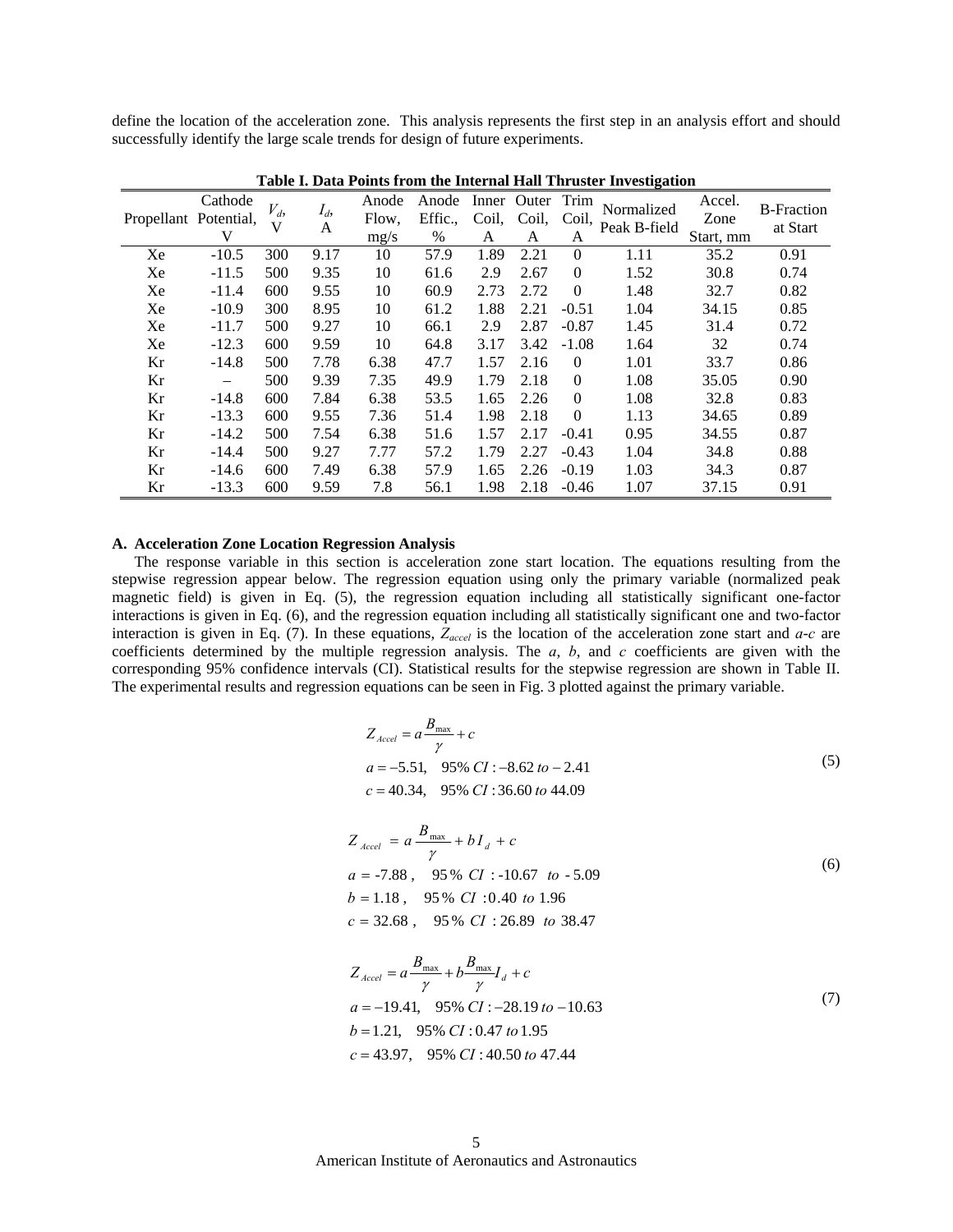As shown in Eq. (5), the variable with the most statistically significant variation with acceleration zone location is the peak magnetic field strength and accounts for 56% of the variation in these data. This result is intuitive because both Bohm and classical electron mobility (refer to Eq. (2) and Eq. (3)) are functions of magnetic field strength. As magnetic field strength increases, the cross-field electron mobility decreases and the acceleration zone moves upstream. This trend is also observed by Yamamoto.<sup>14</sup>

If all one-factor interactions are included, the regression analysis also identifies discharge current as a statistically significant variable (refer to Eq. (6)). As discharge current increases, the heavy particle number density increases, resulting in higher electron mobility and the acceleration zone moves downstream. This downstream shift of acceleration zone with increased discharge current has been both modeled<sup>15</sup> and measured experimentally.<sup>16,17</sup> With all one-factor interactions included in the regression, the effect of classical and Bohm electron mobility begins to distinguish themselves from one another.

As all one and two-factor interactions are included in the regression analysis, the effect of Bohm mobility can still be seen in the first term but the form of classical mobility term is altered (refer to Eq. (7)). Discharge current alone is no longer identified as a statistically significant variable and is

**Table II. Stepwise Regression Statistics for the Acceleration Zone Start Location** 

|                | Primary<br>Variable<br>(Peak B) | One-Factor<br>Regression | $W/TWO-$<br>Factor<br>Interactions |
|----------------|---------------------------------|--------------------------|------------------------------------|
| <b>RSME</b>    | 1.1804                          | 0.8706                   | 0.8352                             |
| $\mathbb{R}^2$ | 0.5556                          | 0.7784                   | 0.7960                             |
| Adjusted $R^2$ | 0.4815                          | 0.718                    | 0.7404                             |
| P-value        | $2.2143\times10^{-3}$           | $2.5159\times10^{-4}$    | $1.5942\times10^{-4}$              |



replaced by the two-factor interaction between discharge current and peak magnetic field strength. The term shows a coupling between discharge current and magnetic field strength and more closely resembles the relation given in Eq. (3). As the two-factor term increases, the acceleration zone moves downstream. The one and two-factor interaction equation accounts for 80% of the variation observed in these data.

Although this analysis can identify coupling between discharge current and magnetic field strength, it does not differentiate between magnetic field raised to the power of 1 or -1 (i.e.  $I_d$ *B* and  $I_d$ */B*). This is where physical interpretation of the results is important. Also, this data set cannot distinguish between the effects of  $B^{-1}$  and  $B^{-2}$ . Most of these data shown in Table I fall in two general areas around  $B_{max}$ =1.05 and 1.5. Just as one cannot define a parabola with two points, it is not possible to differentiate magnetic field scaling of 1 or 2 with these data. Given data taken oven incremental steps of magnetic field strength this differentiation would be possible.

These trends can help to inform designers about the major factors that drive the location of the acceleration zone. This also helps to describe trends observed in references.<sup>2,3</sup> The most significant variables driving the location of the acceleration zone is strength of the magnetic field and discharge current. As mentioned before, these variables account for 80% of the variation in these data. Propellant type and discharge voltage are found not to have a statistically significant effect on acceleration zone location. Although the number of data points in Table I is small, the discharge voltage is well varied in these data so any significant relation between acceleration zone location and discharge voltage would be captured.

Since this analysis is conducted on only one thruster and the data set is not all encompassing, the specific values of the coefficients are not particularly meaningful. The large scale trends are the most meaningful piece of insight taken from this analysis. The next analysis will attempt to find a more meaningful design variable.

# **B. Magnetic Field Fraction Regression Analysis**

In an attempt to determine a simple design criterion, the fraction of the magnetic field at the start of the acceleration zone is treated as the response variable in the regression analysis. Gavryushin *et al.*<sup>18</sup> suggest that the acceleration zone begins approximately where the centerline magnetic field is equal to 80% of the peak centerline magnetic field. The next regression analysis will test this claim.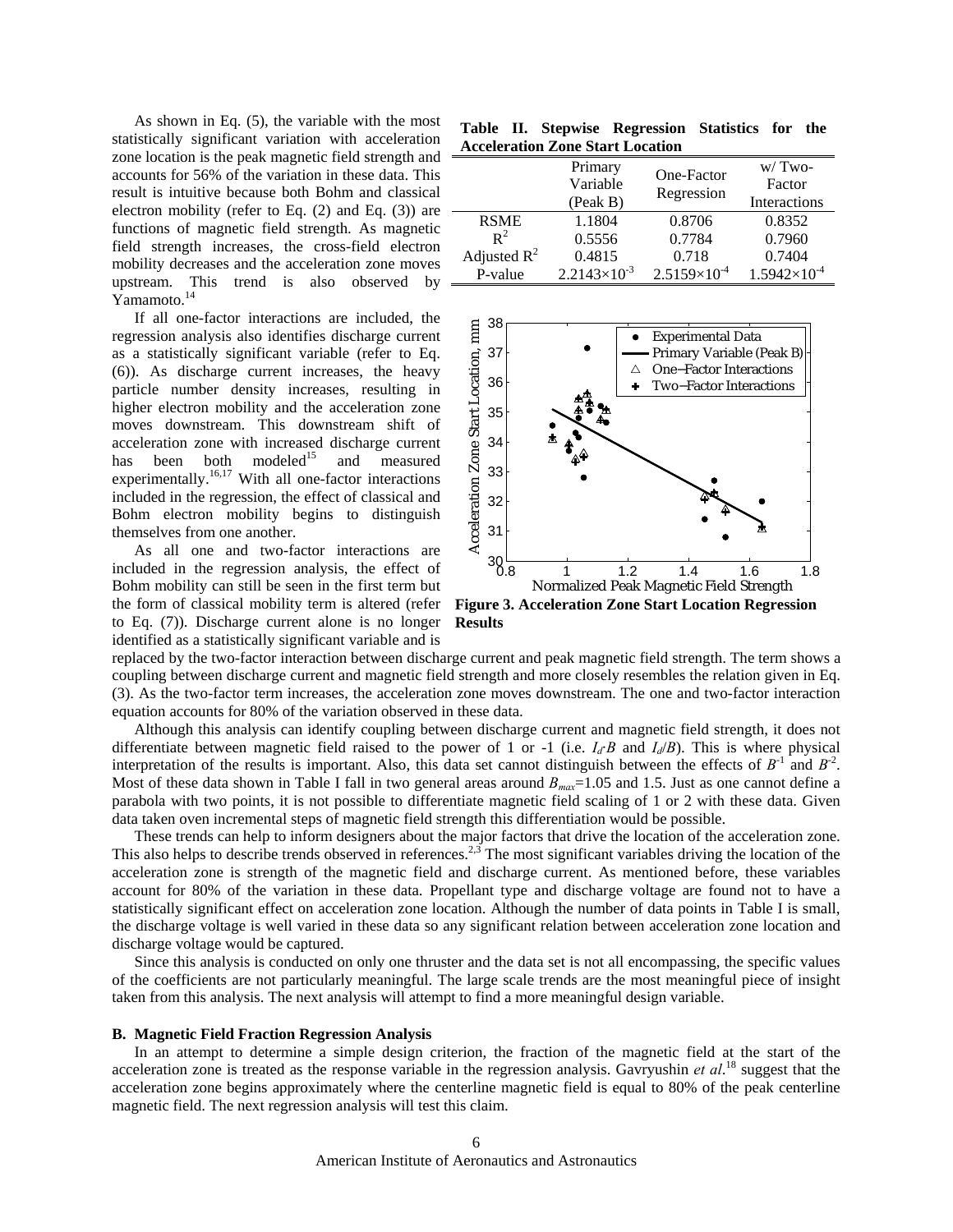Results from the multiple regression analysis for the primary variable, all one-factor interactions, and all one and two-factor interactions are shown in Eqs. (8), (9), and (10), respectively. In these equations, *XB-*frac is the magnetic field fraction, and variables *d*-*f* and coefficients from the multiple regressions. The statistical results of the stepwise regression are shown in Table III. The experimental results and the regression equations are shown in Fig. 4 plotted against the primary variable.

$$
X_{B-frac} = d \frac{B_{\text{max}}}{\gamma} + f
$$
  
\n
$$
d = -0.234, \quad 95\% \ CI: -0.331 \ to -0.137
$$
  
\n
$$
f = 1.12, \quad 95\% \ CI: 1.00 \ to \ 1.24
$$
\n(8)

$$
X_{B-frac} = d \frac{B_{\text{max}}}{\gamma} + eI_d + f
$$
  
\n
$$
d = -0.297, \quad 95\% \ CI : -0.396 \ to \ -0.198
$$
  
\n
$$
e = 0.031, \quad 95\% \ CI : 0.003 \ to \ 0.059
$$
  
\n
$$
f = 0.918, \quad 95\% \ CI : 0.713 \ to \ 1.124
$$
\n(9)

$$
X_{B-frac} = d \frac{B_{\text{max}}}{\gamma} + e \frac{B_{\text{max}}}{\gamma} I_d + f
$$
  
\n
$$
d = -0.603, \quad 95\% \ CI: -0.919 \ to \ -0.287
$$
  
\n
$$
e = 0.032, \quad 95\% \ CI: 0.006 \ to \ 0.059
$$
  
\n
$$
f = 1.22, \quad 95\% \ CI: 1.09 \ to \ 1.34
$$
\n(10)

For this regression analysis, the peak magnetic field strength accounts for 70% of the variation in these data and when the two-factor interaction between discharge current and peak magnetic field are included, 82% of the variation is accounted for. The same Bohm mobility and classical mobility terms are identified by this regression analysis. This is not surprising since there is a strong link between magnetic field fraction and the acceleration zone start location. As stated previously, the location of peak magnetic field is fixed and the basic shape near the exit of the discharge channel is similar for all cases.

For cases with weaker magnetic fields, the acceleration zone is expected to begin at the centerline location with a magnetic field fraction of 90%. For cases with larger magnetic field, the acceleration zone is expected to begin near the 70% peak magnetic field location. These results agree nicely with the value of 80% given be Gavryushin *et al*. 18 and give an additional level of texture to the problem. During the design process the magnetic field lines that correspond to the 70 and 90% magnetic field points should be identified and designed accordingly. These results are more general than the results of the previous section and can apply to a broad range of thrusters. Defining the approximate start of the acceleration zone is valuable information in the early design stages.

**Table III. Stepwise Regression Statistics for B-field Fraction at the Acceleration Zone Start** 

| <b>Fraction at the Acceleration Zone Start</b> |                     |                       |                       |  |  |  |  |
|------------------------------------------------|---------------------|-----------------------|-----------------------|--|--|--|--|
|                                                | Primary             | One-Factor            | W/Tw                  |  |  |  |  |
|                                                | Variable            |                       | Factor                |  |  |  |  |
|                                                | (Peak B)            | Regression            | Interactions          |  |  |  |  |
| <b>RSME</b>                                    | 0.03687             | 0.03087               | 0.03008               |  |  |  |  |
| $\mathbb{R}^2$                                 | 0.698               | 0.8059                | 0.8158                |  |  |  |  |
| Adjusted $R^2$                                 | 0.6477              | 0.7530                | 0.7655                |  |  |  |  |
| P-value                                        | $1.99\times10^{-4}$ | $1.2124\times10^{-4}$ | $9.1093\times10^{-5}$ |  |  |  |  |



**Figure 4. Magnetic Field Fraction at Acceleration Zone Start Regression Results**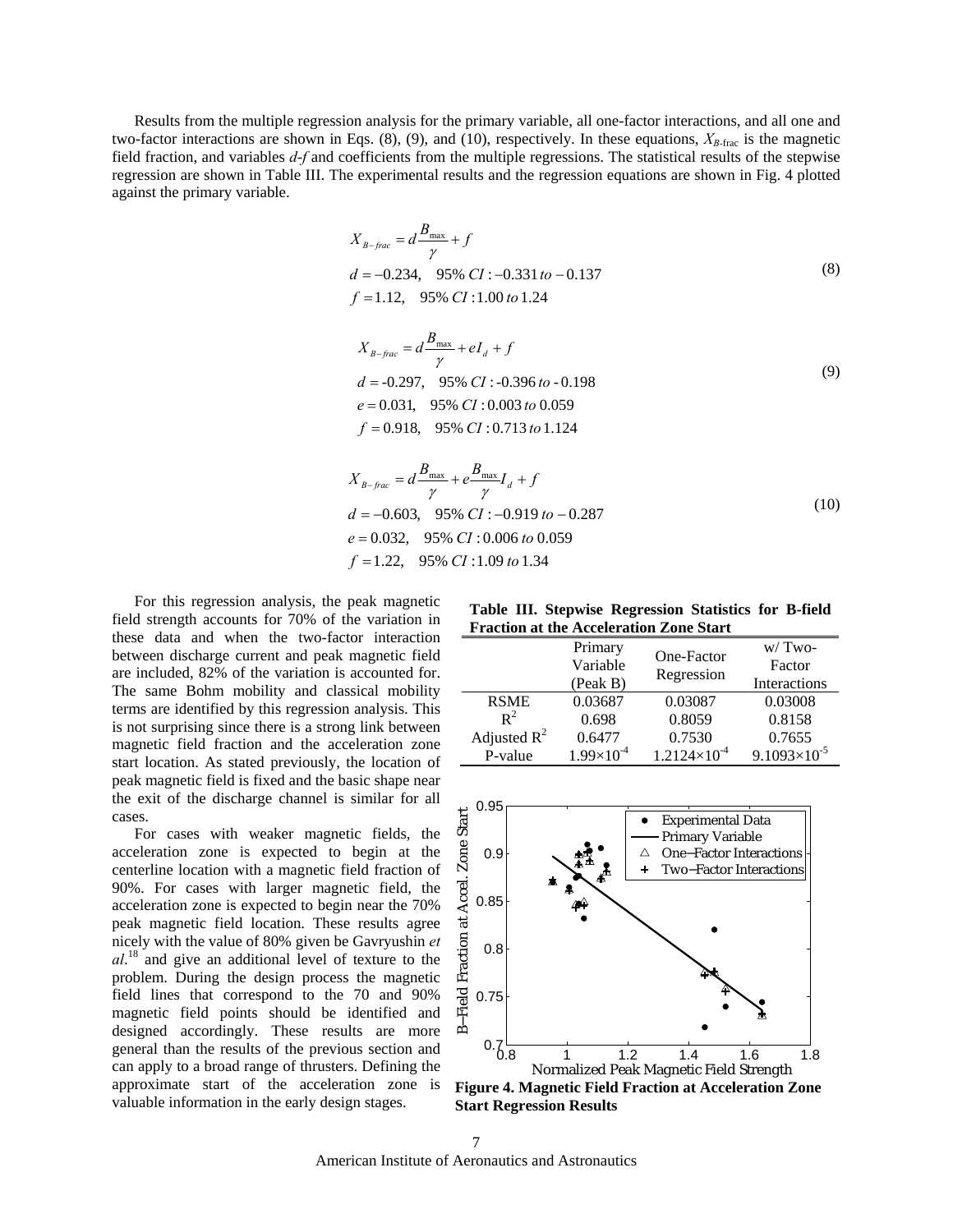## **III. Conclusions and Suggestions for Future Work**

This paper offers a novel approach to study the location of the acceleration zone in Hall thrusters. A stepwise regression is used to identify statistically significant trends in these data. These trends were then related back to Hall thruster physics to test the validity of the regression results. The coefficients calculated in the regression equations should not be considered exact values; however the large scale trends are expected to be reliable.

This study finds that the location of the acceleration zone is driven by the cross-field electron mobility and can be controlled by thruster operation parameters. The location of the acceleration zone is found to be mostly dictated by the strength of the magnetic field and the discharge current. The acceleration zone is shown to move upstream with increasing magnetic field strength. There is also a two-factor interaction between discharge current and peak magnetic field strength. As the discharge current term increases, the acceleration zone moves downstream.

With the results of this presented analysis several important design considerations can be suggested. Given approximate operation parameters, the start of the acceleration zone can be estimated. The acceleration zone will start in the region where the centerline magnetic field strength is equal to 70-90% of the peak centerline magnetic field strength. Since the equipotential lines roughly follow the magnetic field streamlines, the shape of the upstream side of the acceleration zone can also be roughly determined. With this knowledge, it should be possible to predict the relative beam divergence performance of the thruster and the discharge channel erosion location during the thruster design stage.

In the future, a similar analysis could be conducted with carefully designed operation points and greater controls. The thruster should not be subject to ITAR restrictions. This study should cover a range of magnetic field settings, anode flow rates, and should focus on only xenon propellant. Discharge voltage should also be varied but less comprehensively. Discharge channel dimensions, materials, and thruster type could also be varied. The study would only require one centerline sweep with a floating emissive probe and a characterization of the magnetic field structure in the discharge channel. Although a Faraday probe sweep could be included to explore the effect on beam divergence. With carefully designed data points, more detail into the acceleration zone location could be discovered.

# **Acknowledgements**

J. A. Linnell thanks Prof. Daniel Frey (MIT, Mechanical Engineering and Engineering Systems) for his valuable discussion. This work was supported in part by NASA Glenn Research Center under grant NCC04GA38G (grant monitor Mr. David Jacobson) and from Association François-Xavier Bagnoud.

#### **References**

<sup>1</sup>J. A. Linnell and A. D. Gallimore, "Efficiency Analysis of a Hall Thruster Operating with Krypton and Xenon," *Journal of Propulsion and Power*, Vol. 22, No. 6, Nov-Dec 2006, pp. 1402-1418. 2

<sup>2</sup>J. A. Linnell and A. D. Gallimore, "Internal Plasma Potential Measurements of a Hall Thruster Using Plasma Lens Focusing," *Physics of Plasmas*, Vol. 13, No. 103504, September 2006. 3

 ${}^{3}$ J. A. Linnell and A. D. Gallimore, "Internal Plasma Potential Measurements of a Hall Thruster Using Xenon and Krypton Propellant," *Physics of Plasmas*, Vol. 13, No. 093502, September 2006. 4

R. R. Hofer, R. S. Jankovsky and A. D. Gallimore, "High-Specific Impulse Hall Thrusters, Part 1: Influence of Current Density and Magnetic Field," *Journal of Propulsion and Power*, Vol. 22, No. 4, July–August 2006, pp. 721-731. 5

 ${}^{5}R$ . R. Hofer, R. S. Jankovsky and A. D. Gallimore, "High-Specific Impulse Hall Thrusters, Part 2: Efficiency Analysis," *Journal of Propulsion and Power*, Vol. 22, No. 4, July–August 2006, pp. 732-740. 6

A. I. Morozov, "Focusing of Cold Quasineutral Beams in Electromagnetic Fields," *Soviet Physics - Doklady*, Vol. 10, No. 8, February 1966, pp. 775-777.

V. V. Zhurin, H. R. Kaufman and R. S. Robinson, "Physics of Closed Drift Thrusters," *Plasma Sources Science and Technology*, Vol. 8, No. 1, February 1999, pp. R1-R20. 8

G. J. M. Hagelaar, J. Bareilles, L. Garrigues and J.-P. Boeuf, "Role of Anomalous Electron Transport in a Stationary Plasma Thruster Simulation," *Journal of Applied Physics*, Vol. 93, No. 1, 15 October 2002, pp. 67-75. 9

 $<sup>9</sup>$ J. M. Fife, "Hybrid-PIC modeling and electrostatic probe survey of Hall thrusters," Doctoral Dissertation, Dept. of</sup>

Aeronautics and Astronautics, Massachusetts Institute of Technology, Cambridge, MA, 1998.<br><sup>10</sup>E. Ahedo, "Radial Macroscopic Model of a Plasma Flowing Along Annual Dielectric Walls," *Physics of Plasmas*, Vol. 9,

No. 7, July 2002, pp. 3178-3186.<br><sup>11</sup>R. R. Hocking, "A Biometrics Invited Paper. The Analysis and Selection of Variables in Linear Regression," *Biometrics*,

Vol. 32, No. 1, March 1976, pp. 1-49.<br><sup>12</sup>H. Chipman, M. Hamada and C. F. J. Wu, "A Bayesian Variable-Selection Approach for Analyzing Designed Experiments with Complex Aliasing," *Technometrics*, Vol. 39, No. 4, November 1997, pp. 372-381.<br><sup>13</sup>Y. Raitses, D. Staack, M. Keidar and N. J. Fisch, "Electron-Wall Interaction in Hall Thrusters," *Physics of Plasmas*, Vol.

12, No. 057104, 2005.